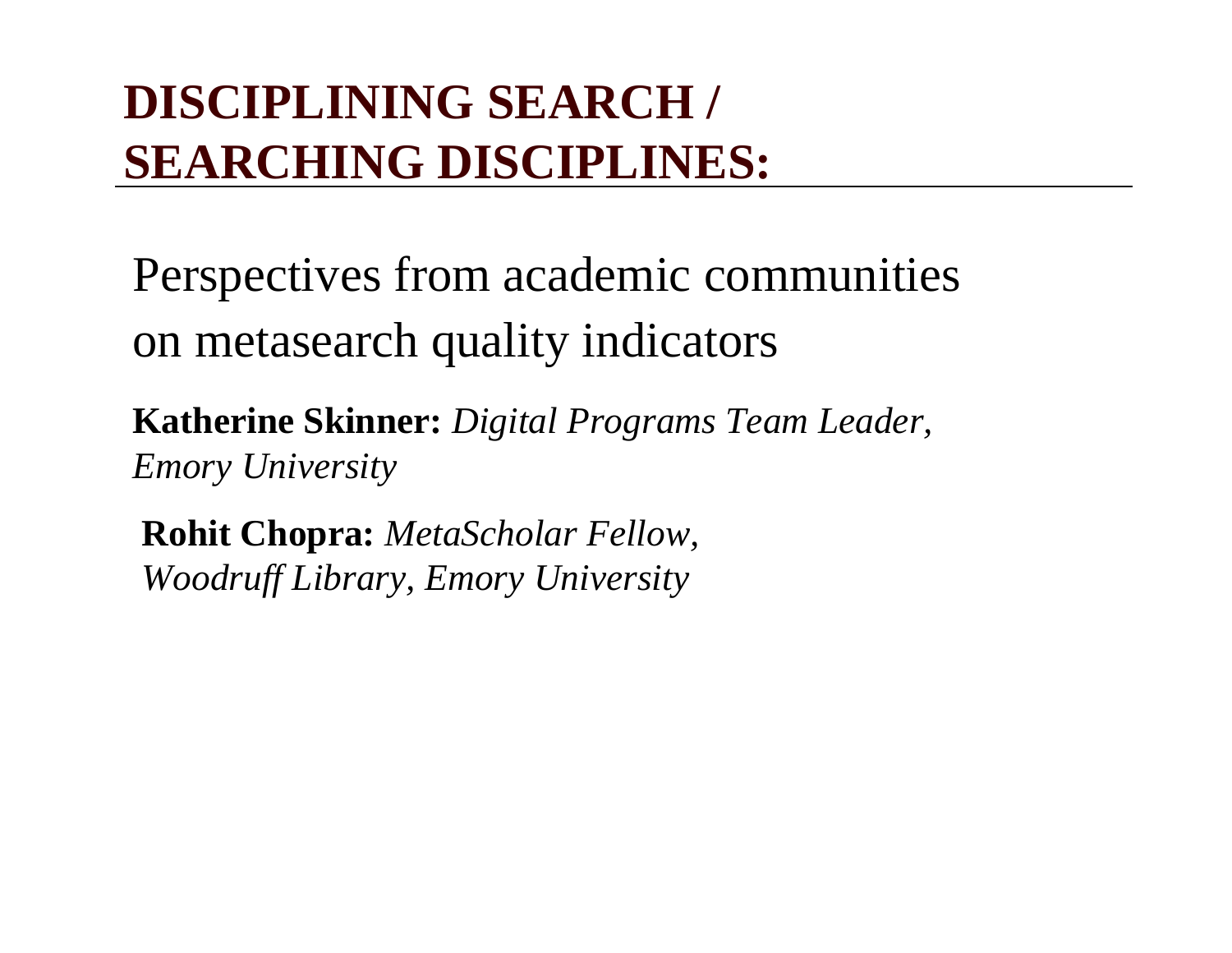## Presentation Overview

- Project context: history, background, and goals
- $\Box$  How do we gather and understand user quality metrics?
- Project goals:
	- to gather foundational data concerning user quality metrics for metasearch retrieval
	- $\blacksquare$  to discover the best way to present retrieval results based on user expectations
	- **n** apply these findings to a working prototype system
	- **E** evaluate the effectiveness of this system relative to standard or typically available alternatives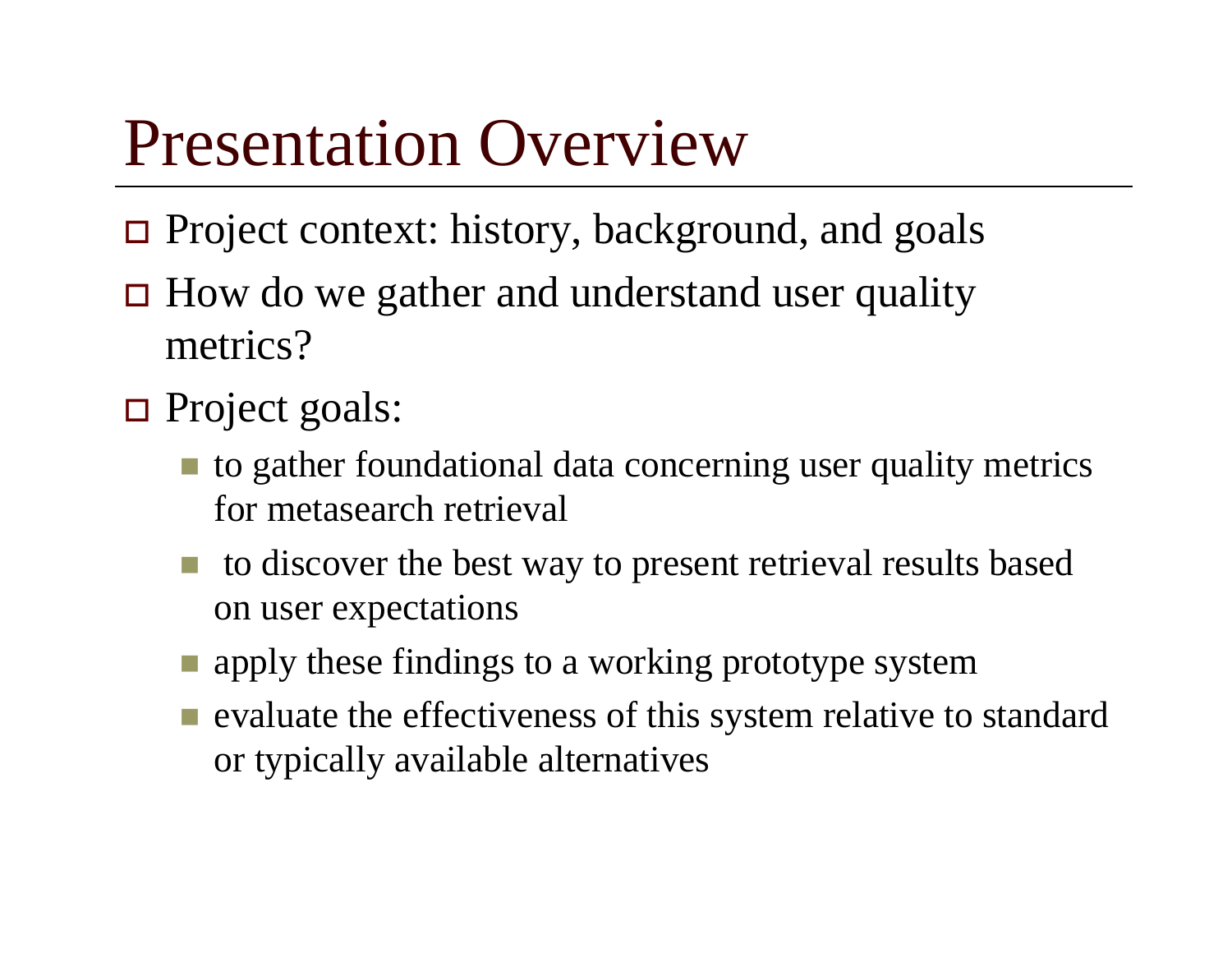## MetaScholar Initiative

- □ Digital library research program at Emory University to study applications of new technology for scholarly communication \$2.6 M in funding for eight projects 2001-2005
- Collaborations with libraries, archives, museums, and other cultural memory organizations.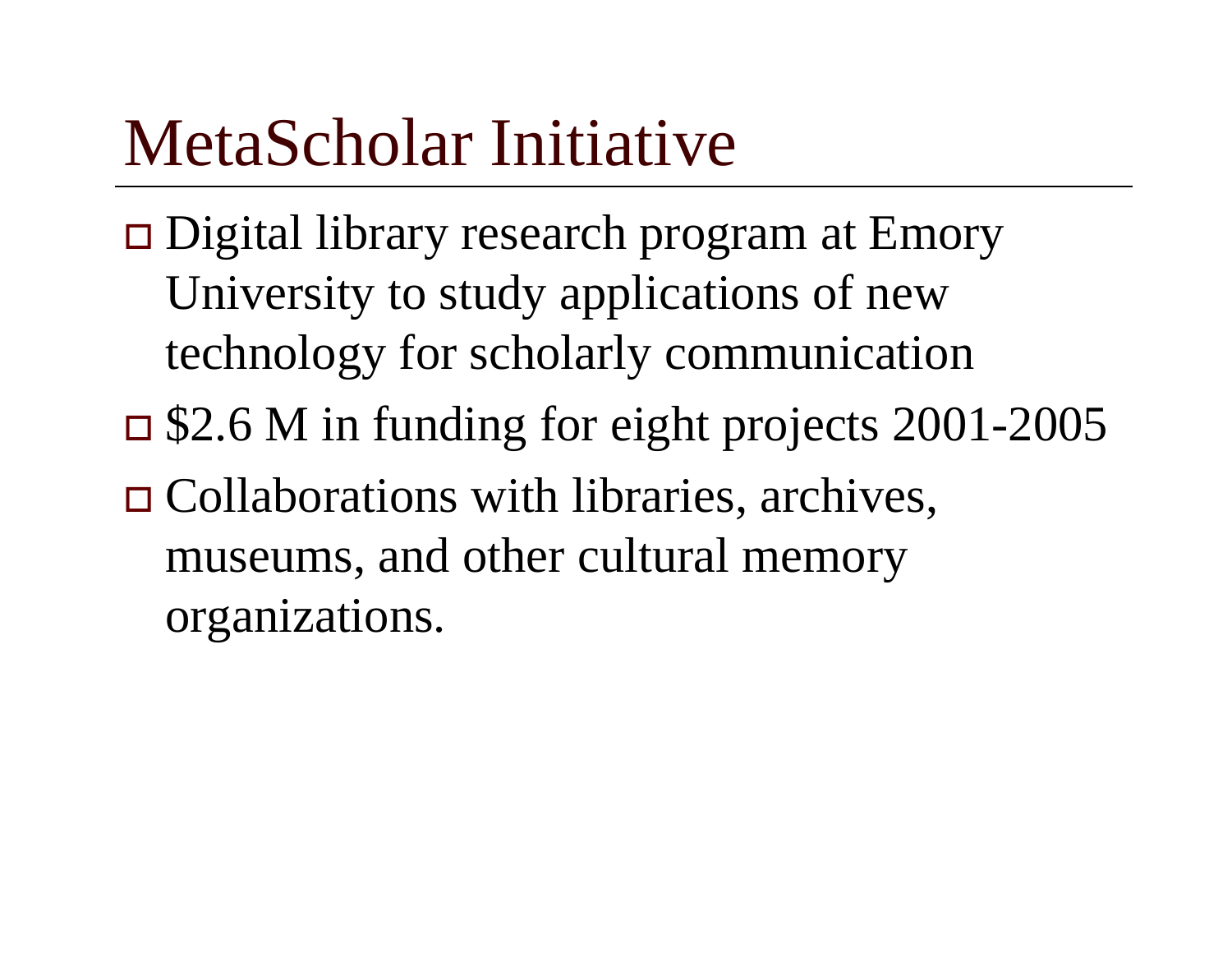## MetaScholar Research Areas

### Metadata Sharing

- **Programming services**
- **Open source tools and systems**
- □ Search and Discovery Systems
	- Combined searching and automated classification
	- Crafting and organizing coherent subject domains of related resources

#### $\Box$ Digital Publishing

Evaluation of new tools for scholarly discourse / content creation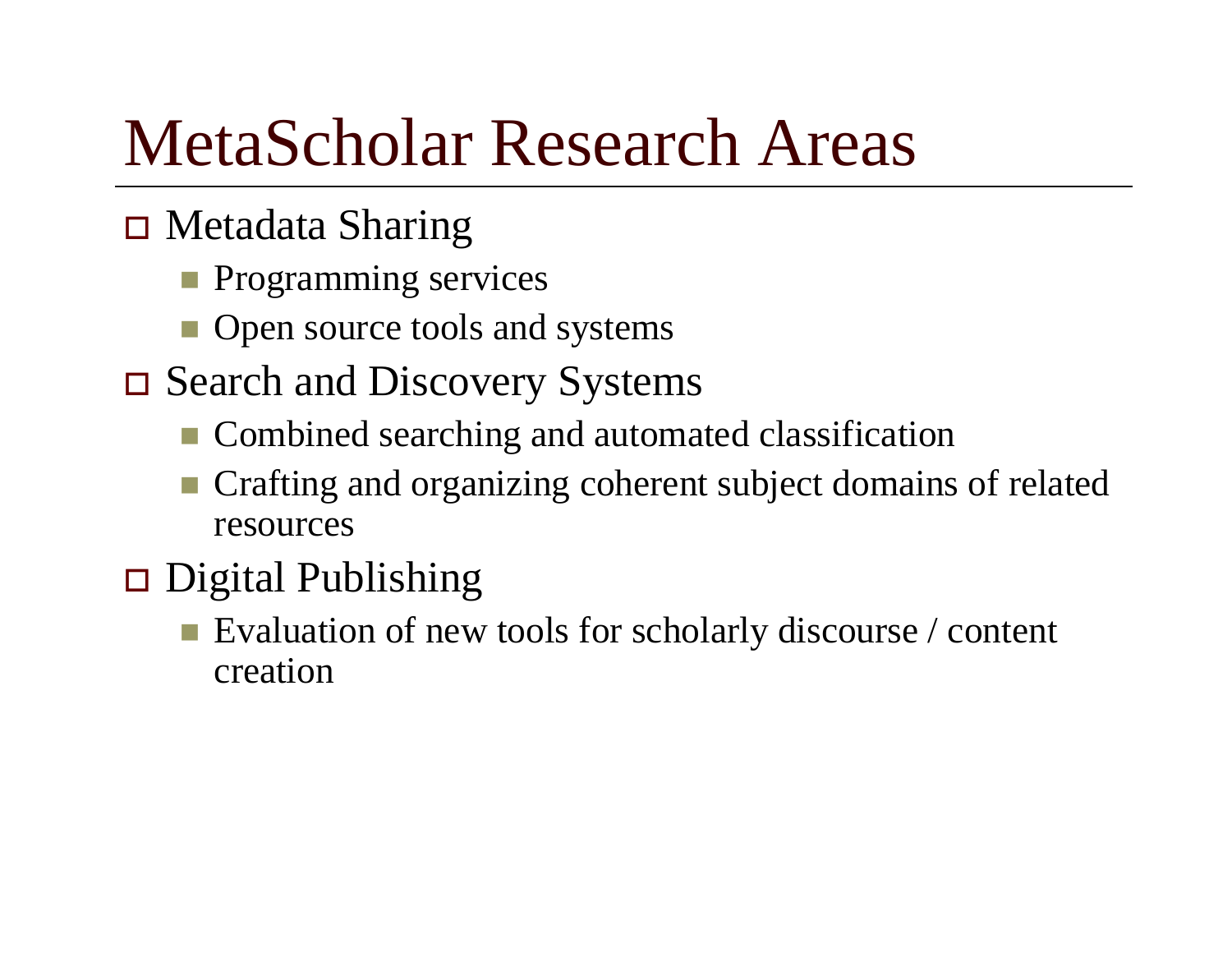## Project Context

- **□** Frustration with current search and discovery systems for scholarly needs
	- Work with Southern Studies faculty group, our Advisory Board
	- AmericanSouth.org, Music of Social Change, **MetaCombine**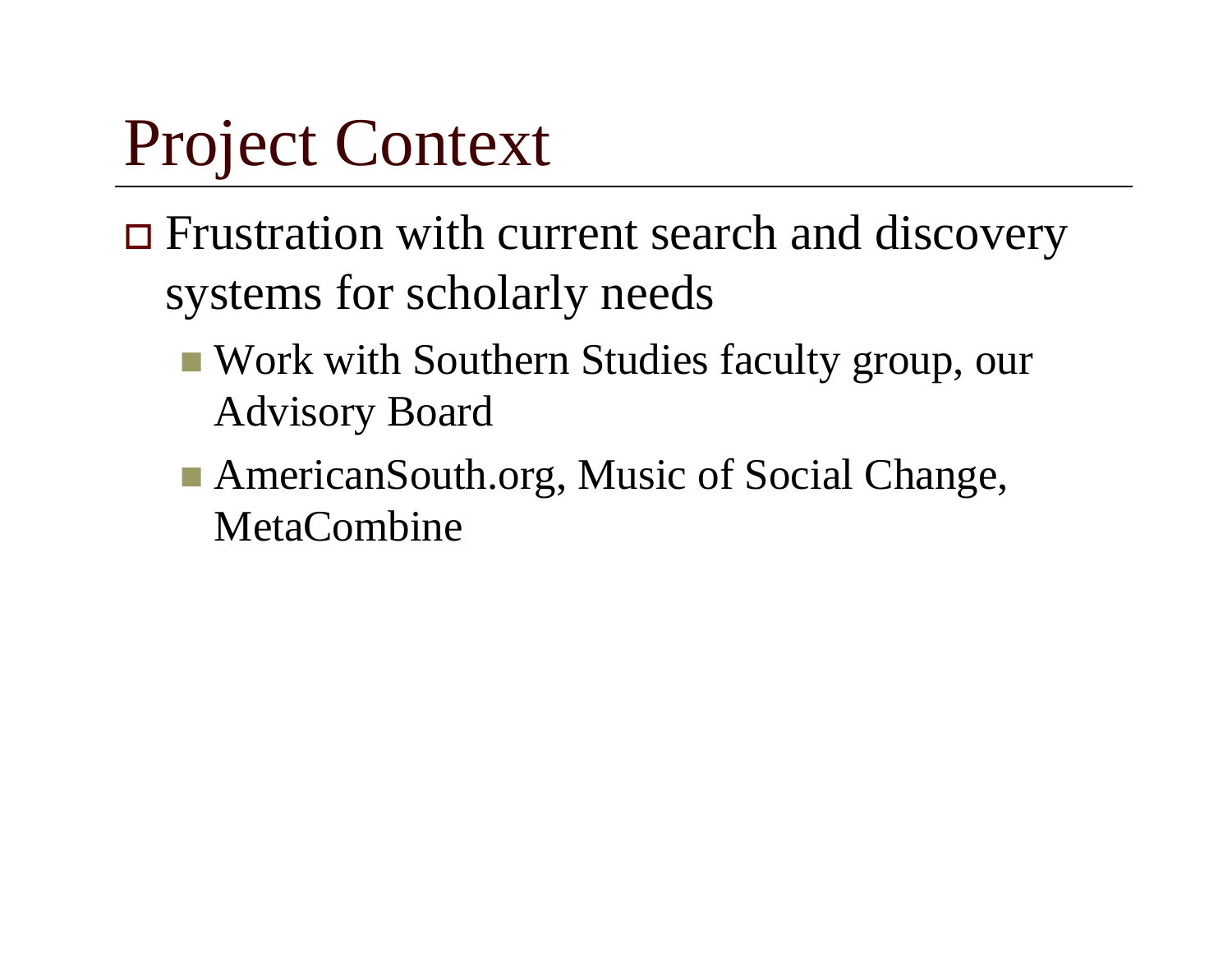## Current Search Systems

- □ Distributed approach:
	- Journals (ProjectMuse, JSTOR)
	- Books, Movies, Music (EUCLID)
	- Interlibrary Loans (WorldCat)
	- Archival Resources (OAIster, AmericanSouth.org, individual archives)
	- Web-based Resources (Google, Yahoo, etc)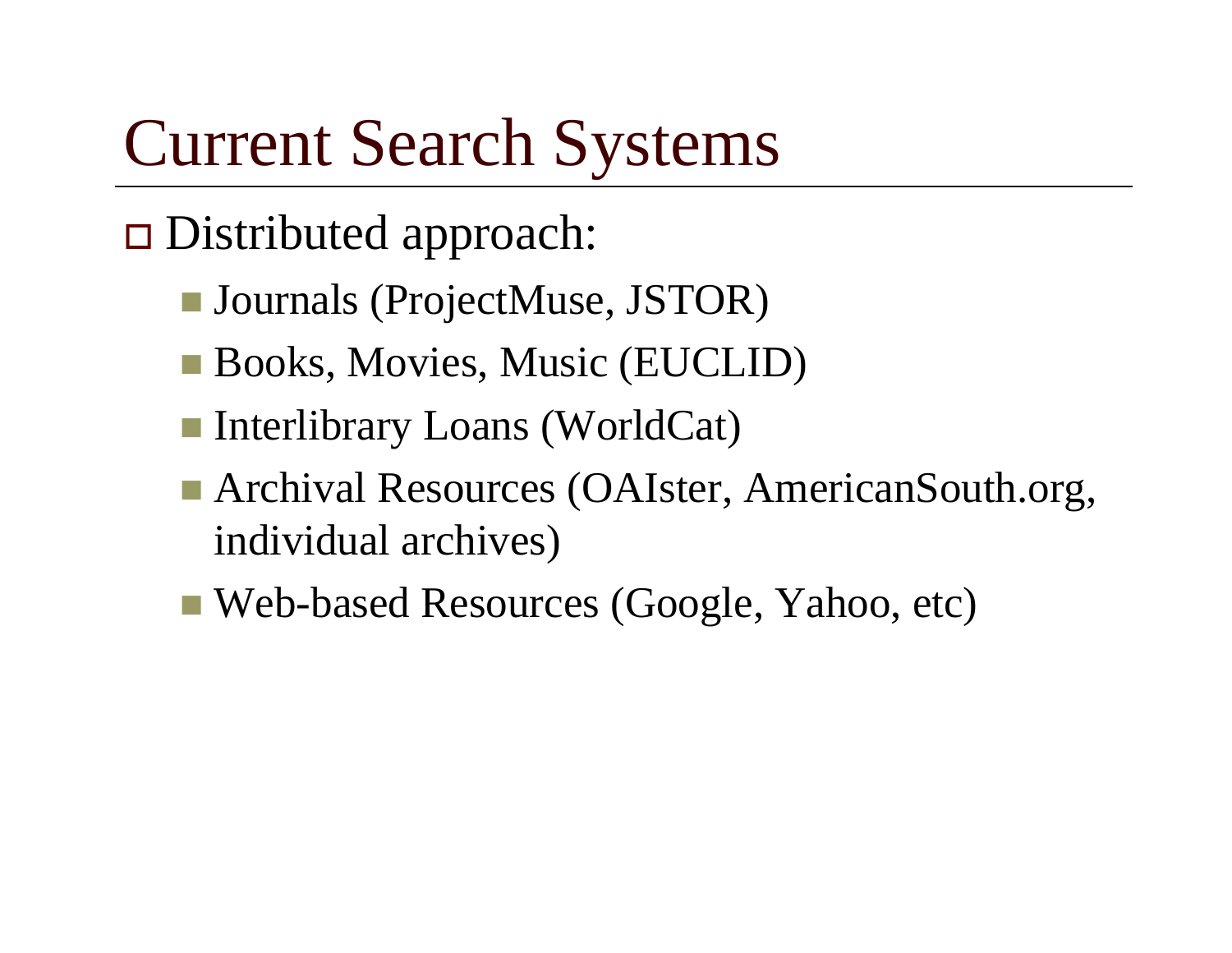# Federated Approach

- □ Vision for a new, open source toolkit
	- Searching across various informational types
	- **Rank according to user profiles and researched** "quality metrics" as identified by particular user groups
	- **Re-deployable at different institutions for their** particular user communities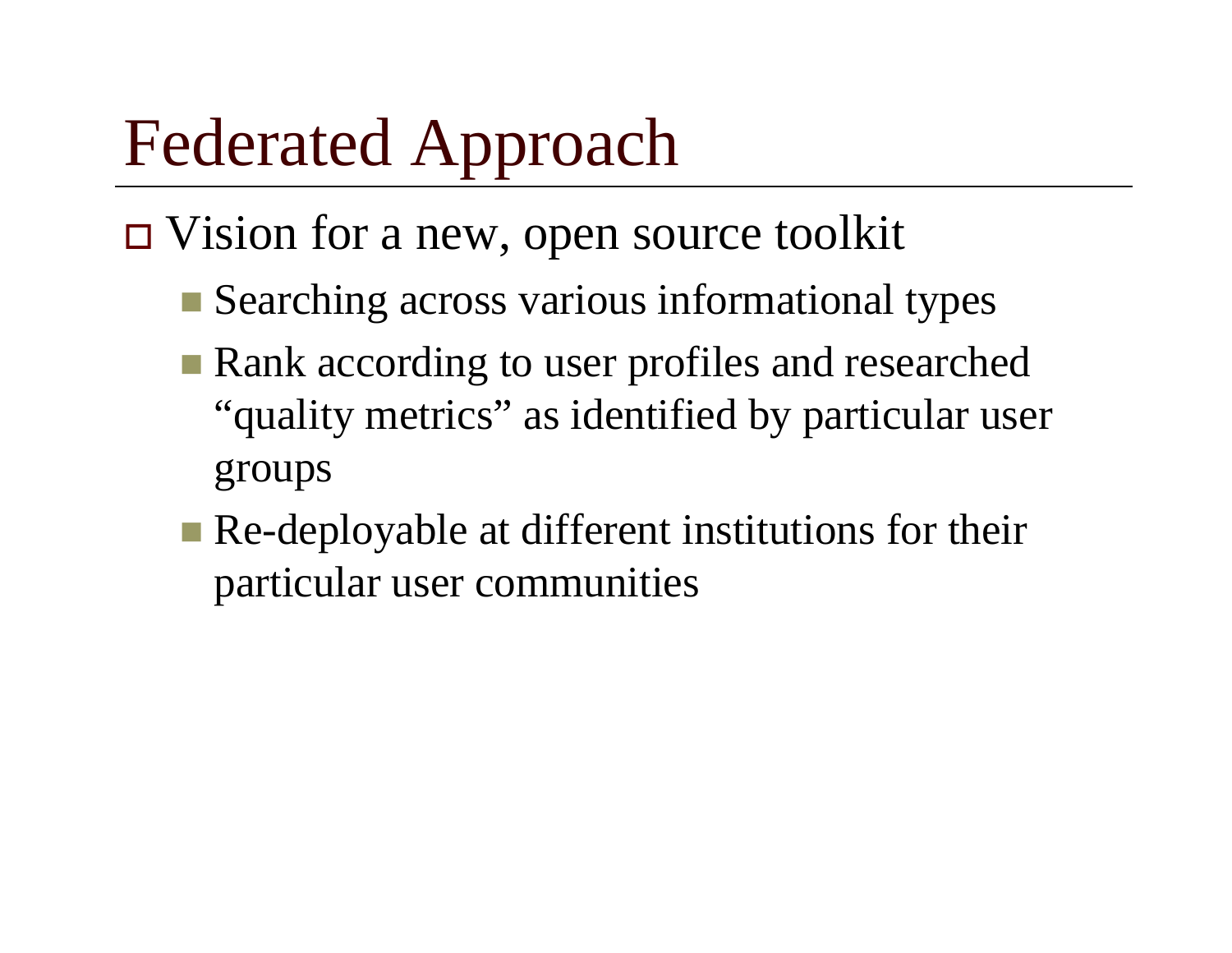## **Staff**

- Martin Halbert, Director of Digital Programs and Systems
- Aaron Krowne, Head of Digital Library Research
- Urvashi Gadi, Analyst and Programmer
- Rohit Chopra, MetaScholar Fellow
- Katherine Skinner, Digital Programs Team Leader
- Carrie Finnegan, Graduate Student Associate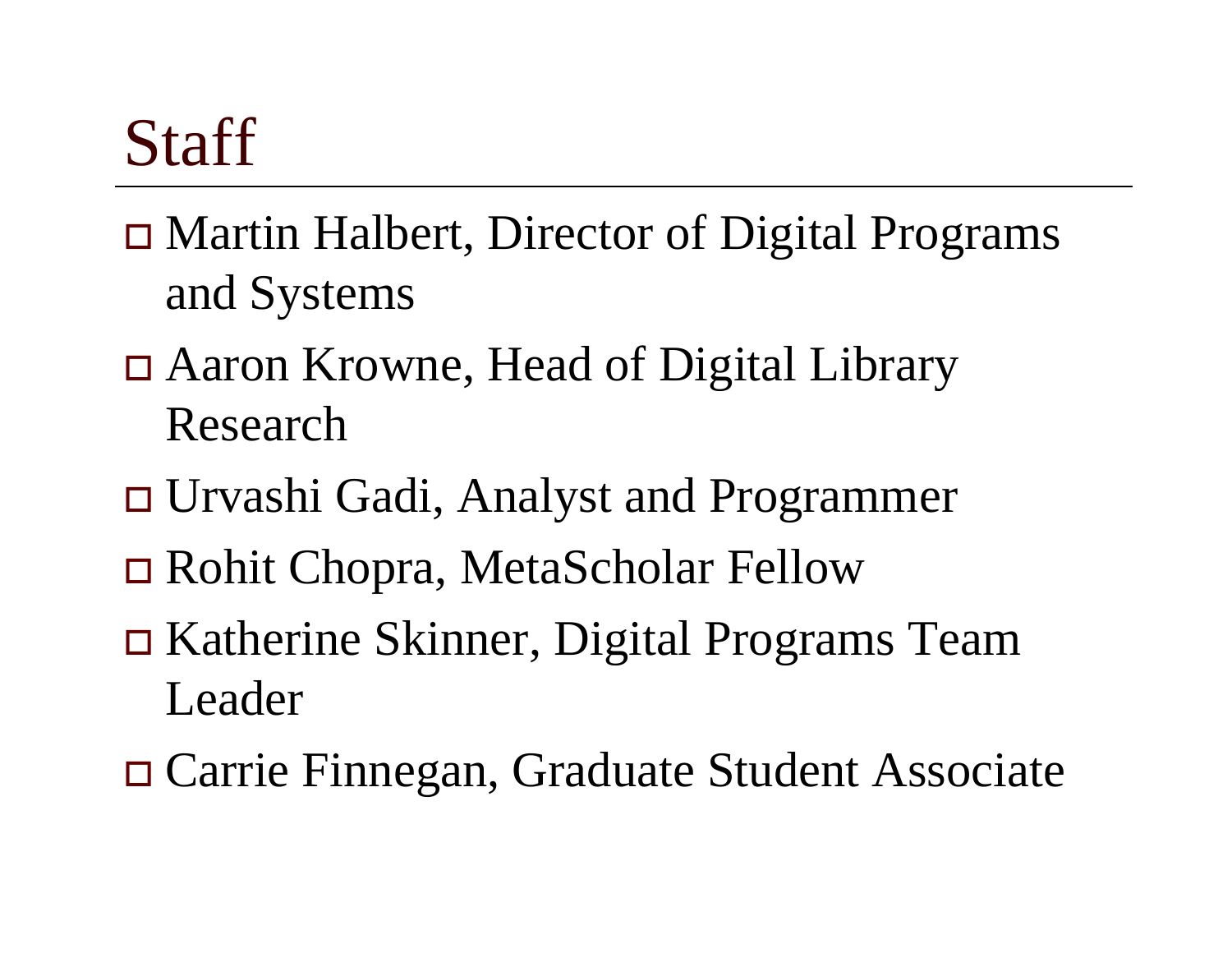### Hypothesis

□ "End-users of digital library metasearch services think in terms of implicit quality metrics that can be respected in retrieval ranking, improving results over the current text-query relevance and even hub-authority based methods. If effective metasearchsystems are to be informed by empirical studies of actual users, this hypothesis must be tested" (Halbert and Krowne 2004)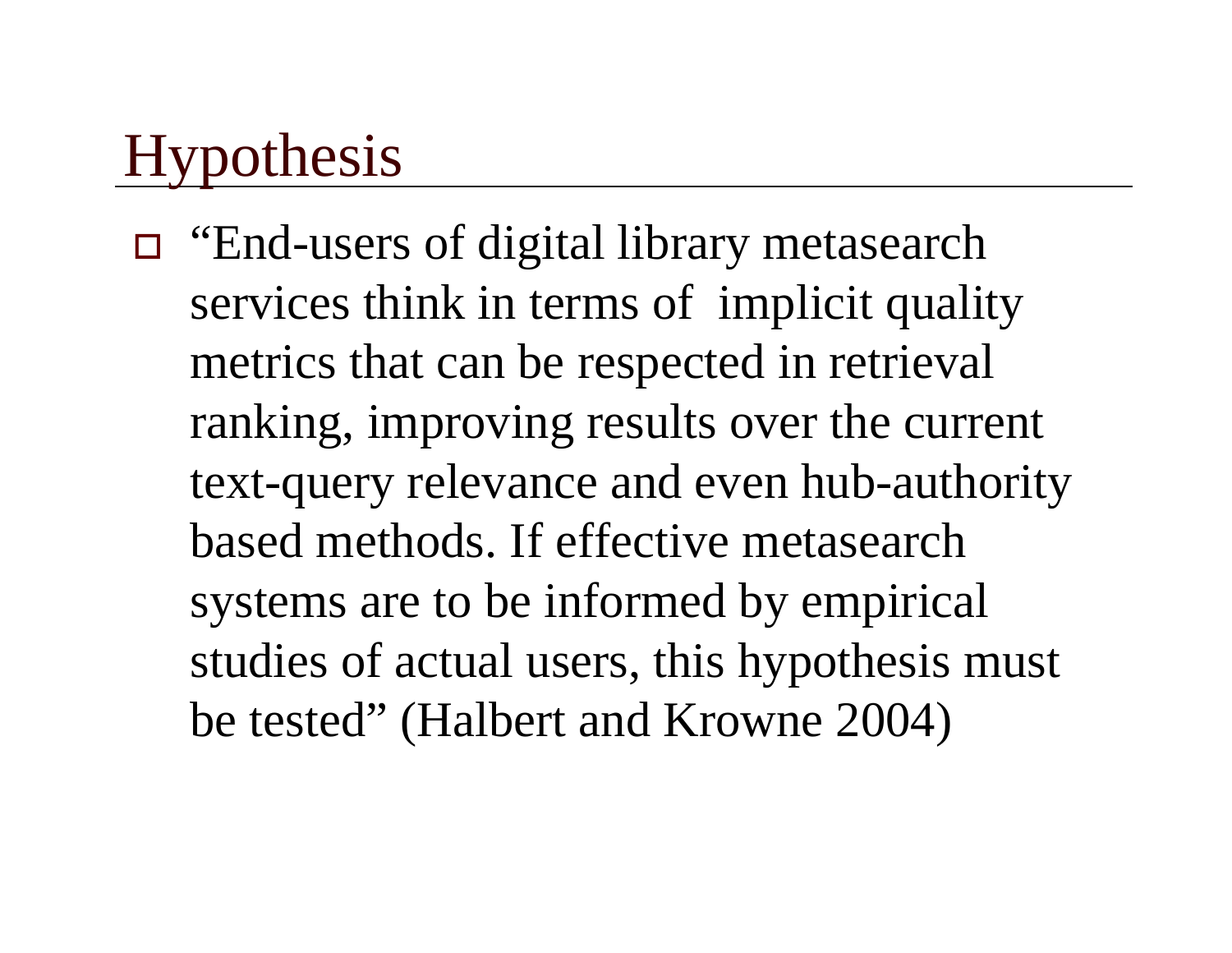### Methodology

- Qualitative (Emory): Focus groups with Emory faculty and graduate students in the humanities, social sciences and sciences
- Quantitative (Virginia Tech): Survey instrument to record students responses to tasks on metasearch retrieval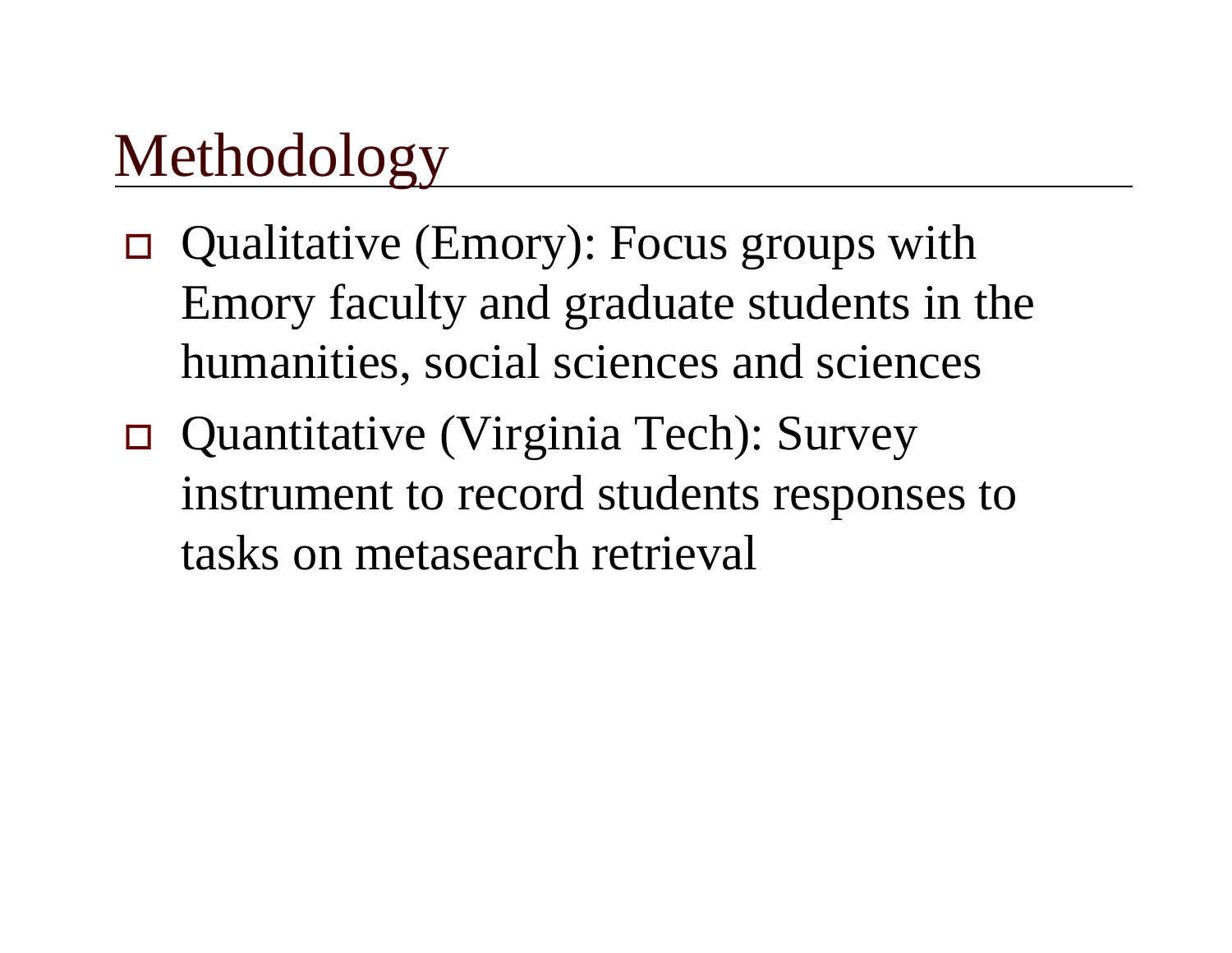### Focus Groups Structure

- $\Box$ 9 focus groups between Oct. and Dec. 05
- User communities: Emory faculty and graduate students (in the humanities and sciences)
- $\Box$  22 participants (11 humanities faculty, 3 sciences faculty, 8 humanities graduate students)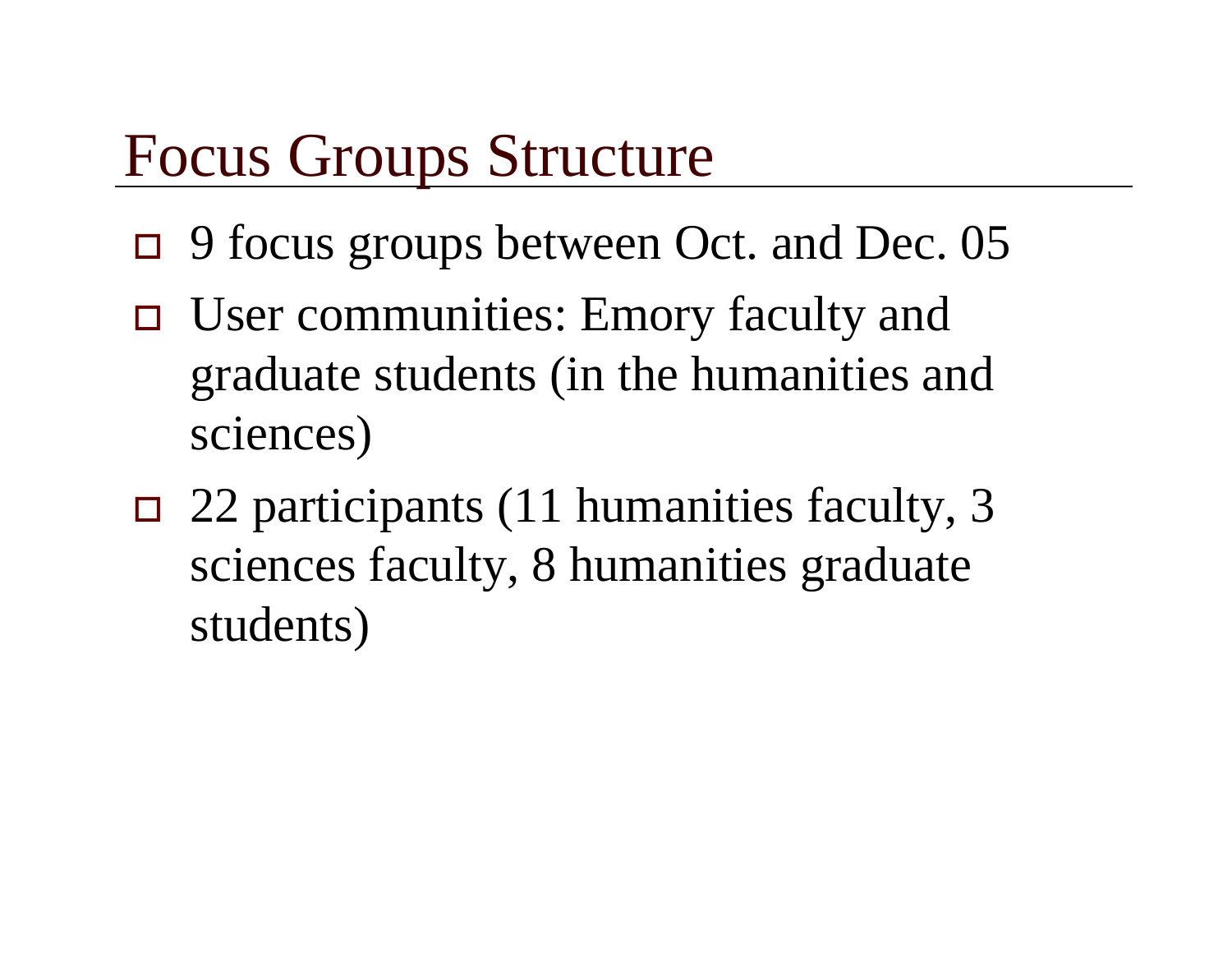### Individual Focus Group Design

- □ Introduction (objectives, participant rights)
- □ Hypothetical scenario:
	- Mock-ups of metasearch (for "globalization," "civil rights movement")
	- Highlighting metadata attributes (format, no. of citations, substantive quality rankings)
	- Sequence of mock-ups to show increasing levels of metadata / quality metrics
- $\Box$  Comparison with existing metasearch systems (eg., A9.com)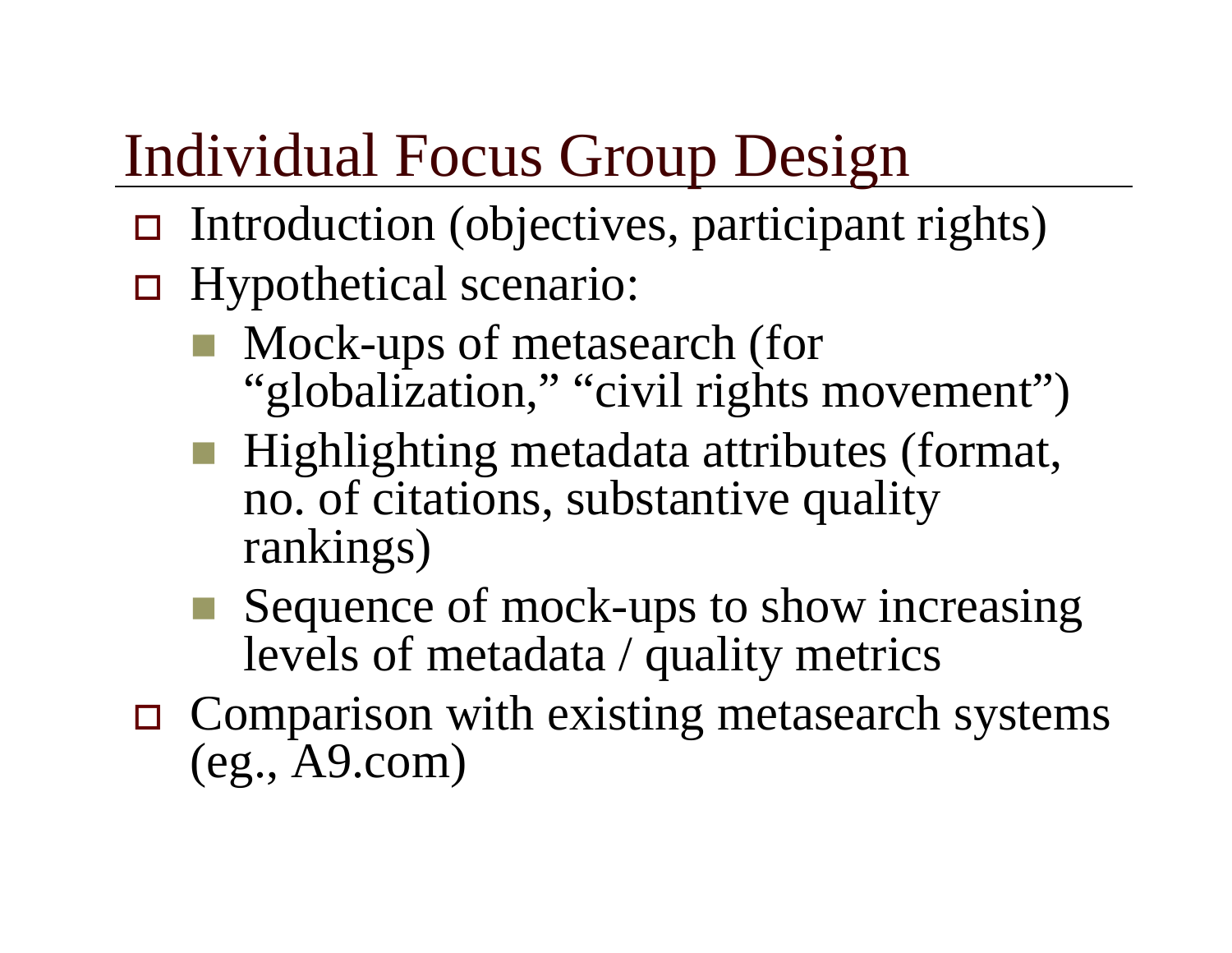### Version 2: Screen a

#### MetaScholar Search Engine Version 1

civil rights movement

search

Results sorted by **ERELEVANCE AND / OR FL DOMAIN (peer-reviewed journals, books, archival records, websites) AND / OR FL NUMBER OF TIMES CITED** 

1. Upon this Rock: The Black Church, Civil Rights and the Non-Violence Movement (100 %)

Author: Allison Calhoun-Brown Source: Political Science and Politics (Volume 33, no 2, July 2000, pp. 168-174)

Matches: 223 (see all instances) LCitations: 121 articles cite this article (see all instances)

Average rating: 22.23

#### 2. Origins of the Civil Rights Movement (100 %)

Author: Aldon D. Morris Source: Euclid - Emory Library Database

Matches: 111 (see all instances) | Citations: 255 books cite this book (see all instances)

Average rating: NEW

3. Narrative of the Life of Frederick Douglass: An American Slave (100 %)

Author: Frederick Douglass; Robert O' Meally (Introduction) Source: Barnes and Noble Matches: 245 (see all instances) | Citations: 117 books cite this book (see all instances) Average rating: A ATA A

4. The Modern Civil Rights Movement: Federal Records in the National Archives and Records Administration (100 %)

Author: Compiled by Amanda Bylczynski, Glenn Longacre, and Martin Tuohy Source: National Archives (NARA)

Matches: 135 (see all instances) | Citations: 235 sources cite this collection (see all instances)

**Average rating: 23 23** 

5. Television News and the Civil Rights Struggle: The Views in Virginia and Mississippi (99 %)

Author: William G. Thomas -III Source: Southern Spaces (November 3, 2004, http://southernspaces.org/contents/williamthomas.htm)

Matches: 3 (see all instances) | Citations: 15 articles cite this article (see all instances)

Average rating: ★★★★★

6. Voting Rights Act: General Records of the United States Government: Record Group 11: National Archives, August 6 1965: Public law 89-110 (99 %).

Source: National Archives (NARA)

Matches: 2 (see all instances) | Citations: 117 sources cite this collection (see all instances)

Average rating

7. Abolitionism and Issues of Race and Gender (98 %) Author: John R. McKivigan Source: Library of Congress

Matches: 7 (see all instances) | Citations: 82 books cite this book (see all instances)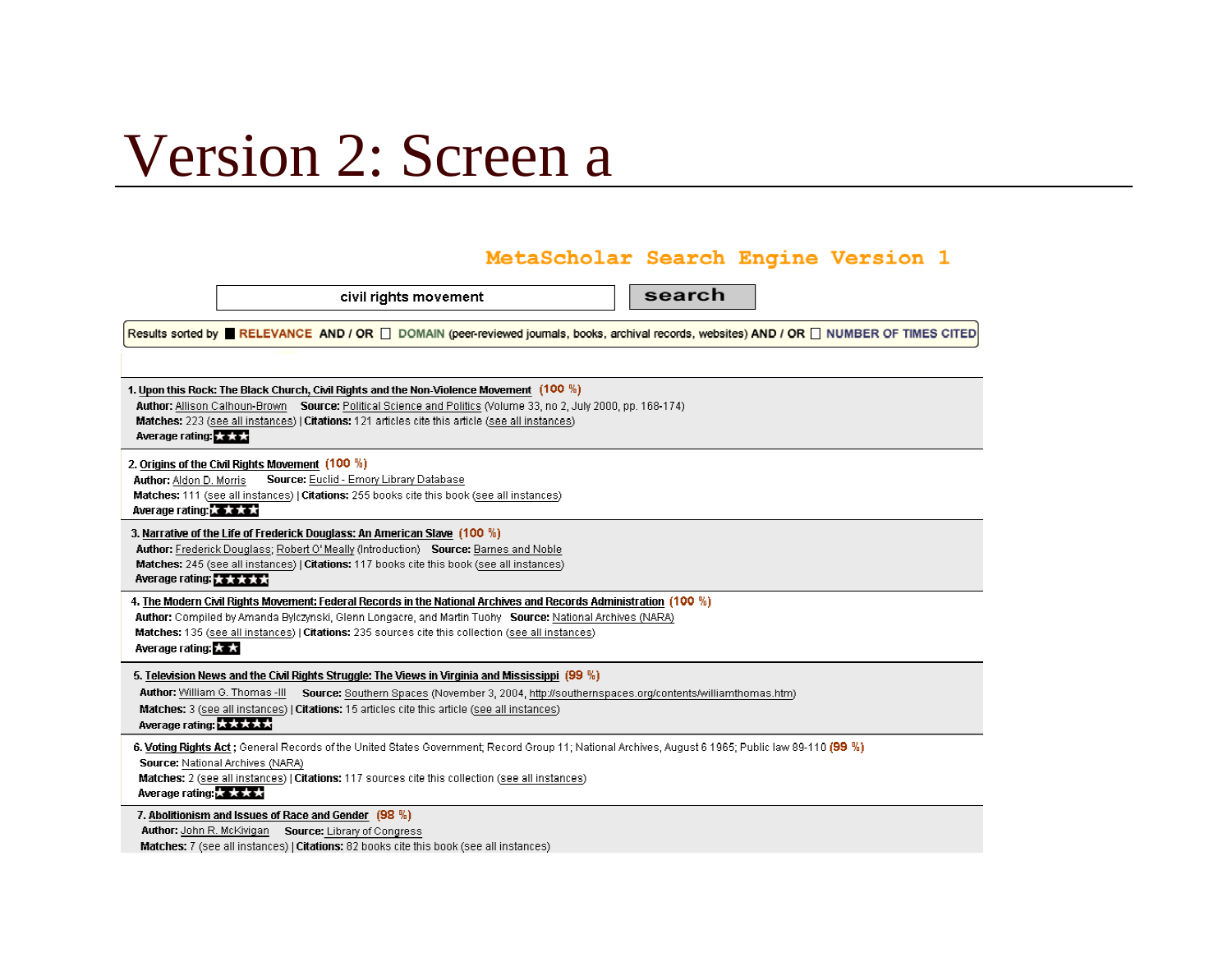### Version 2: Screen b

#### MetaScholar Search Engine Version 1

search civil rights movement Results sorted by **RELEVANCE AND / OR DOMAIN (peer-reviewed journals, books, archival records, websites) AND / OR TNUMBER OF TIMES CITED**  $\boxed{\mathbf{Q}|\mathbf{X}}$  $Q$   $\mathbf{X}$  $\mathsf{Q}|\mathbf{X}$ Peer-reviewed iournals **Books Archival Records** (see list) 1. Upon This Rock: The Black Church, Nonviolence, and 1. Origins of the Civil Rights Movements 1. The Modern Civil Rights Movement: Federal Records the Civil Rights Movement in the National Archives and Records Administration Aldon D. Morris Allison Calbour-Brown Compiled by Amanda Bylczynski, Glenn Londacre, **Euclid - Emory Library Collection** and Martin Tuehy **PS: Political Science and Politics** RELEVANCE: 100 nercent > Vol. 33, No. 2 (Jun., 2000), pp. 168-174 **Archive: The National Archives (NARA)** MATCHES: 111 | SEE ALL INSTANCES **RELEVANCE: 100 percent RELEVANCE: 100 percent** 255 BOOKS CITE THIS BOOK I SEE ALL **MATCHES: 223 | SEE ALL INSTANCES MATCHES: 135 | SEE ALL INSTANCES** Average rating: No. 3. 4. 4. 121 ARTICLES CITE THIS ARTICLE: | SEE ALL 235 SOURCES CITE THIS COLLECTION | SEE ALL 2. Narrative of the Life of Frederick Douglass: Average rating: **Average ration:** An American Slave 2. Television News and the Civil Rights Struggle: Frederick Douglass, Robert O'Meally (introduction) The Views in Virginia and Mississippi 2. Voting Rights Act Q **Barnes and Noble** William G. Thomas III General Records of the United States Government **RFI FVANCE: 100 nercent** Record Group 11: National Archives. **Southern Spaces MATCHES: 245 | SEE ALL INSTANCES** August 6, 1965 > Nov. 3, 2004, http://southernspaces.org/contents/... 117 BOOKS CITE THIS BOOK | SEE ALL Public law 89-110 **RELEVANCE: 99 percent** Average rating: A LA LA LA **MATCHES: 3 | SEE ALL INSTANCES Archive: The National Archives (NARA) 15 ARTICLES CITE THIS ARTICLE | SEE ALL RELEVANCE: 99 percent** 3. Abolitionism and issues of race and gender Average rating: \*\*\*\*\*\*\* MATCHES: 2 | SEE ALL INSTANCES John R. McKivigan (ed. and intro.) 117 SOURCES CITE THIS RECORD LSEE ALL **Library of Congress** 3. Review (untitled) Average rating: TAX **RELEVANCE: 98 percent** Author of Review, Cecilia A. Moore **MATCHES: 7 | SEE ALL INSTANCES** Reviewed Work(s): Historical Dictionary of the Civil 3. Photos of the Civil Rights Movement Rights Movement by Ralph E. Luker 82 BOOKS CITE THIS BOOK | SEE ALL Author: unknown **Church History** Average rating: ATA ATA Archive: Atlanta History Center - Kenan Research Ctr. > Vol. 67, No. 1 (Mar., 1998), pp. 205-206 Identifier: naitatlantahistorycenter:UC400.2.IK 1970-**RELEVANCE: 94 percent** 4. The theater is in the street : politics and<br>public performance in sixties America **RELEVANCE: 90 percent MATCHES: 2 | SEE ALL INSTANCES MATCHES: 19 | SEE ALL INSTANCES** SEE 5 MORE REVIEWS OF THIS BOOK Virginia Tech Library 122 SOURCES CITE THIS RECORD | SEE ALL Average rating: x x x x x **RELEVANCE: 92 percent** Andreas and analysis are the second second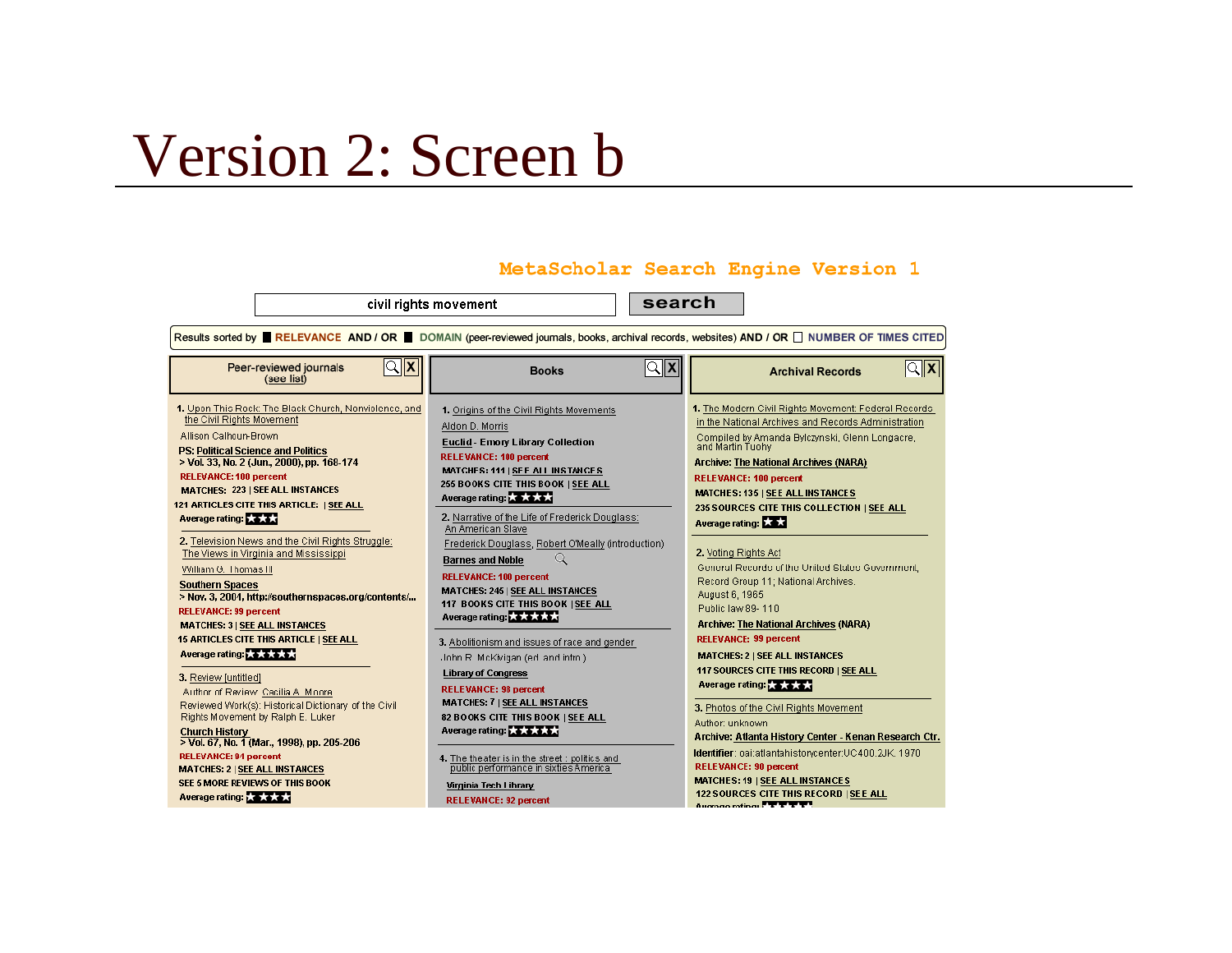### Version 2: Screen c

#### search civil rights movement Results sorted by **RELEVANCE AND / OR RE** DOMAIN (peer-reviewed journals, books, archival records, websites) AND / OR RENUMBER OF TIMES CITED । या प्र  $|X|X$  $\Box X$  $\overline{\mathsf{Q}}$ x Peer-reviewed journals **Books Archival Records** (see list)  $\overline{\mathbf{a}}$ See all 44 articles with more than 200 citations See all 96 books with more than 200 citations See all 45 records with more than 200 citations 1. Origins of the Civil Rights Movement 1. The Modern Civil Rights Movement: Federal.. 1. Reading more about the Civil Rights Movement. (255 citations) Aldon D. Moriss Compiled by Amanda Bylczynski, Glenn Paula D. McClain (241 citations) Longacre, and Amanda Tuohy (235 citations) cited Euclid: Emory Library Collection PS: Political Science and Politics > Vol. 30... more than Relevance: 100 percent | Matches: 111 (see all) The National Archives (NARA) Relevance: 100 percent | Matches: 42 (see all) 200 Relevance: 100 percent | Matches: 135 (see all) Average Rating: 2007 times Average Rating: A A A A Average Rating: 23-23 2. The theater is in the street, politics and public.... 2. The Civil Rights Movement's Struggle for Employ 2. Music of the Civil Rights Movement Martin Bradford (219 citations) Wayne Arthur Santoro (273 citations) Virginia Tech Library LOC research team  $\overline{\mathbf{X}}$ See all 89 articles with 100-200 citations See all 134 books with 100-200 citations See all 88 records with 100-200 citations 1. Unon this Rock: The Black Church, Civil Rights 1. Narrative of the Life of Frederick Douglass.... 1. Voting Rights Act Alison Calhoun-Brown (121 citations) General Records of the United States Govt... Frederick Douglass; Robert O'Meally (intro.) PS: Political Science and Politics > Vol. 33, No. 2 cited 100<br>to 200 (117 citations) **Barnes and Noble** (117 citations) Relevance: 100 percent | Matches: 223 (see all) The National Archives (NARA) Relevance: 100 percent | Matches: 245 (see all) times Average Rating: 7777 Relevance: 99 percent | Matches: 2 (see all) Average Rating: A A A A A Average Rating: 25 33 33 2. How the Civil Rights Movement Revitalized Labor. 2. The Brown Decision, Jim Crow and Southern... Larry Isaac: Lars Christiansen (99 citations) James C. Cobb (104 citations) 2. Photos of the Civil Rights Movement Author (unknown) (122 citations) ASR: American Sociological Review> Vol. 67 Euclid: Emory Library Collection See all 134 records with 1-100 citations  $\mathsf{Q}[\mathsf{X}]$ See all 219 articles with 1-100 citations See all 134 books with 1-100 citations 1. A journalist's notes on the civil rights movemen 1. Televsion News and the Civil Rights Struggle... 1. Abolitionism and issues of race and gender.... Karl Fleming (88 citations) William G. Thomas III (15 citations) John R. McKivigan (ed. and intro.) **MARBL:** Emory Library Archives Southern Spaces > Vol 3, November 2004; URL: (82 citations) **Library of Congress** Relevance: 100 percent | Matches: 106 (see all) cited 1 Relevance: 99 percent | Matches: 3 (see all) Average Rating: **ALLACE** Relevance: 98 percent | Matches: 7 (see all) to 100 Average Rating: 2006.000 Average Rating: 2004 2005 2. Handwritten Copy of Dr. King Speech, Aug 21 times Dr. Martin Luther King Jr. (85 citations) 2. Son of the rough south: an uncivil memoir 2. A retrospective on the civil rights movement The National Archives (NARA) (54 citations) Karl Fleming (67 citations) Aldon D. Moriss Relevance: 100 percent Livatches: 106 (see all) Annual Review of Sociology > Vol. 25 (1999), pp. Georgia Tech. Library

MetaScholar Search Engine Version 1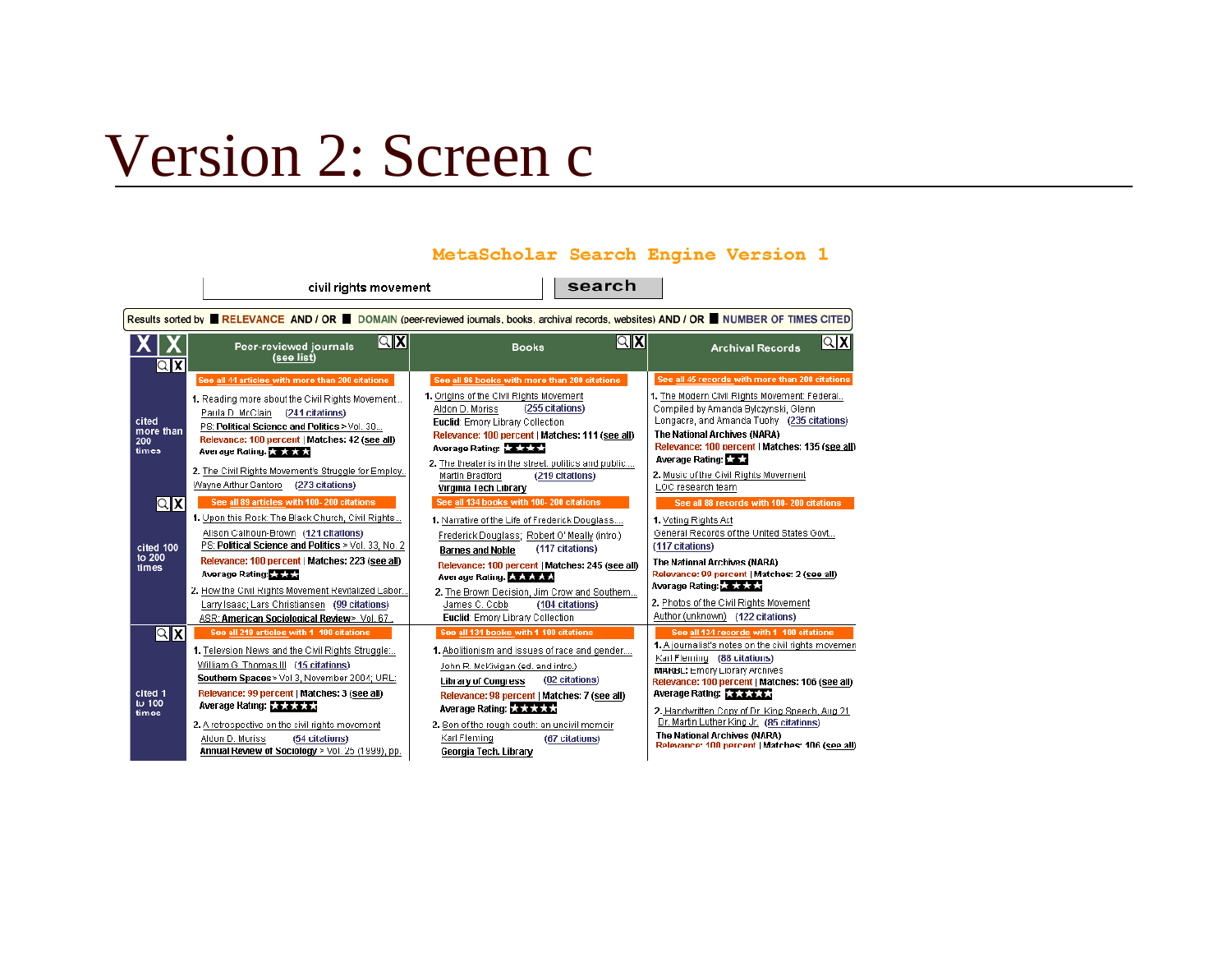### Scope of Discussion

- Quality and 'fitness' metrics (substantive and descriptive attributes)
- Functionality / logic of retrieval and display
- $\Box$ Aesthetic / design issues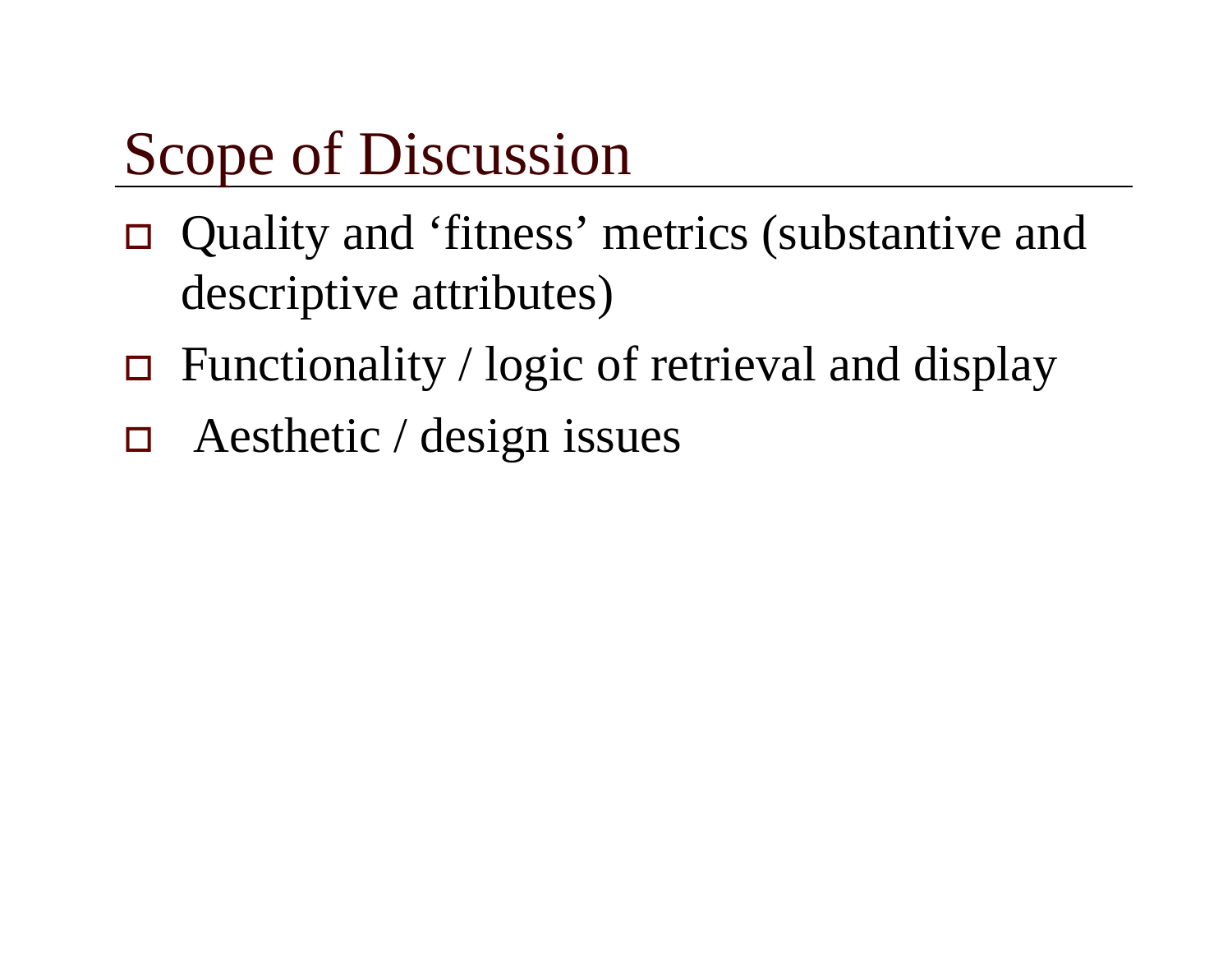## Findings

- $\Box$  Strong affirmation of need for good metadata:
	- at discipline and topical specialization level
	- at genre / domain level (archives, pamphlets, books, etc.)
- $\Box$  Understanding of quality / fitness contingent more on metadisciplinary and disciplinary orientation (sciences, humanities) than on research level (faculty or graduate students)
- $\Box$  Partial consensus across communities on abstract notions of academic quality
- $\Box$  Highly specific information requirements about quality/ fitness of records, based on combination of task, discipline, and topical specialization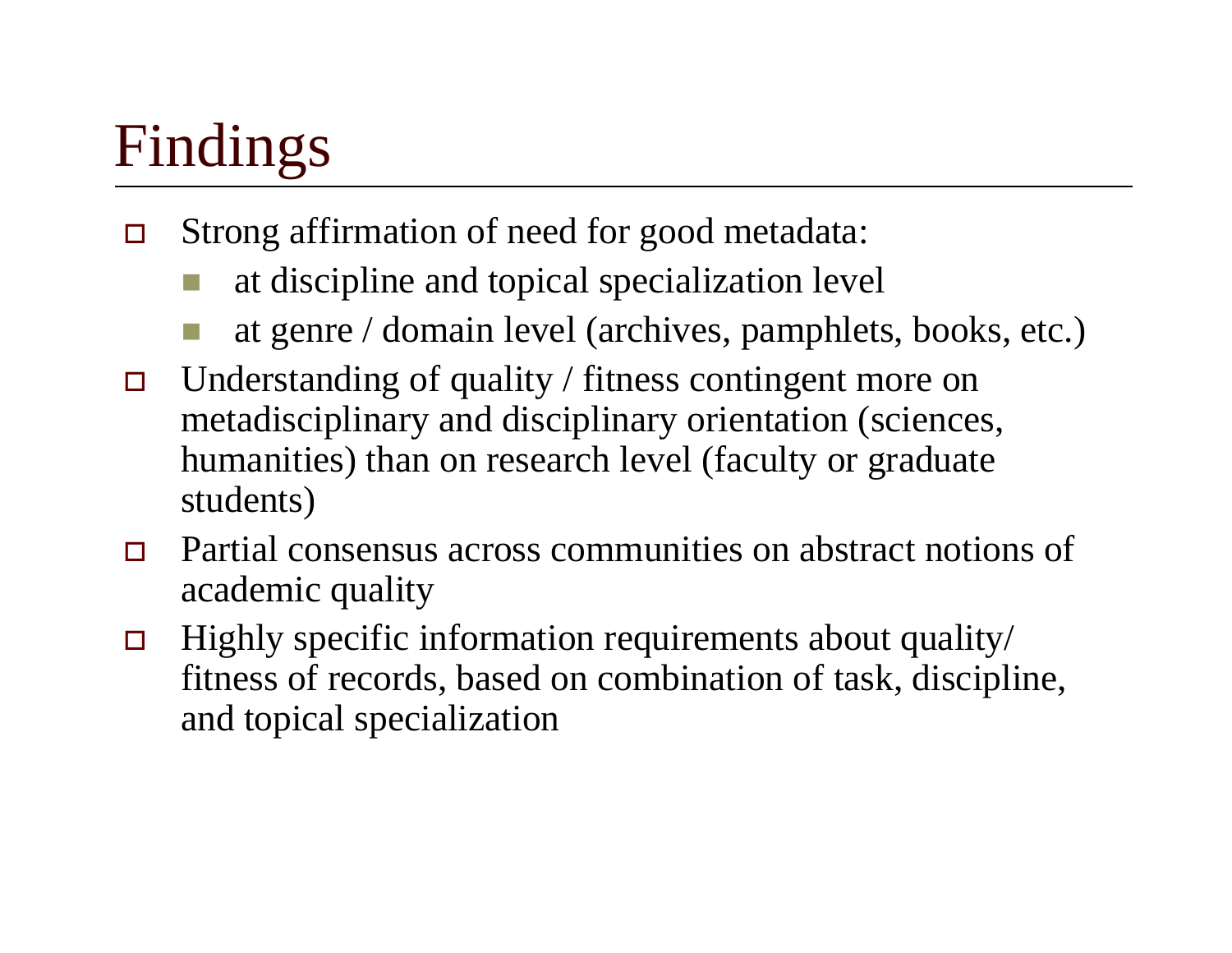### Demand for Transparency

- Transparency: Explanation of logic of ranking, meaning of each attribute (domain, format, number of citations), range of databases, sources searched etc.
- □ Dissatisfaction expressed about opacity of ranking criteria in current systems
- □ Transparency needs to be reinforced through institutional credibility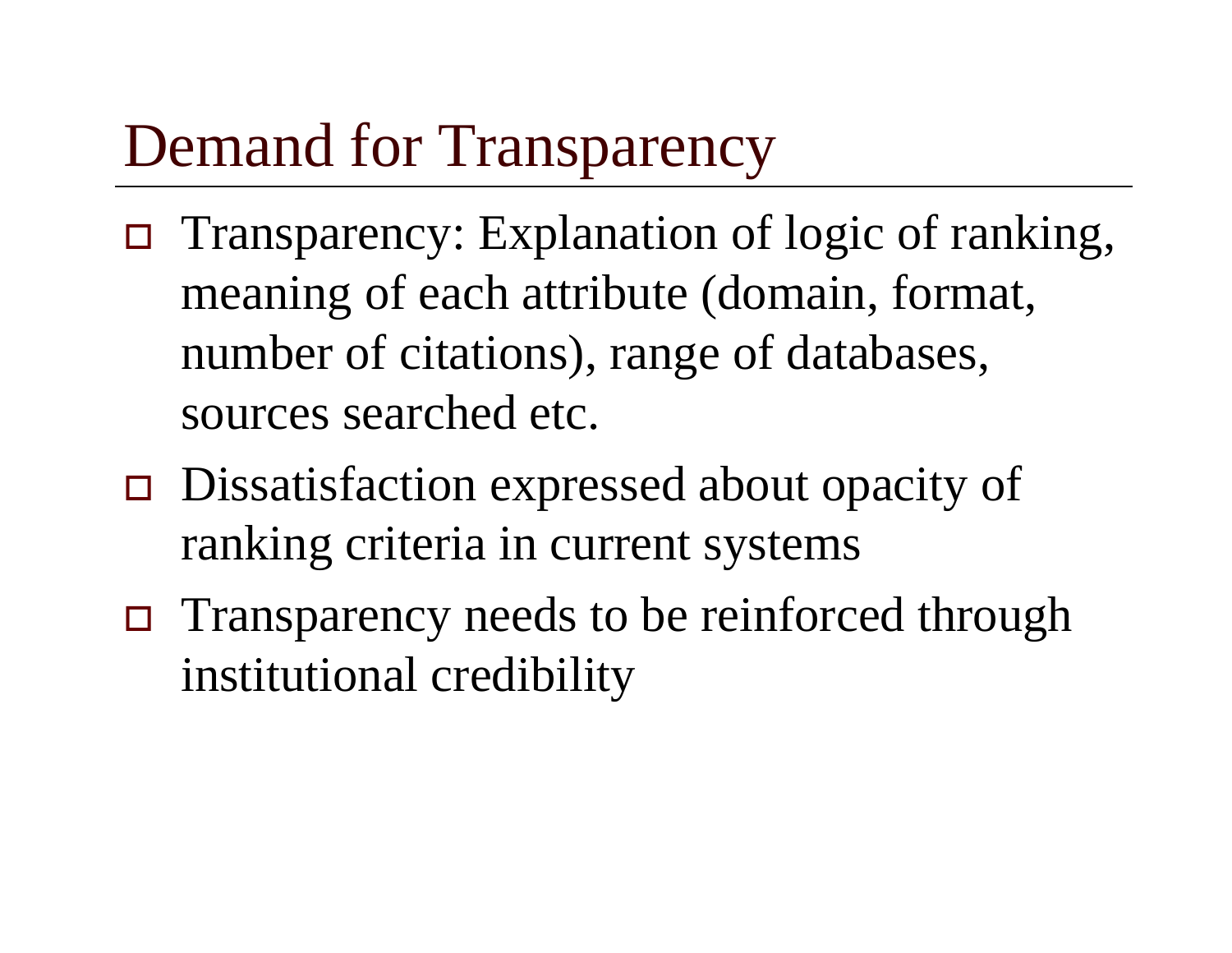### Empowerment to Evaluate Quality

- Non-quantifiability of academic value: Deep skepticism expressed about substantive quality indicators such as points system for ranking books and articles
- Quality defined as the empowerment of academic communities to make their own judgment about quality
- □ A ranking system for academic websites described as useful, if provided by legitimate associations eg., the AHA for history websites.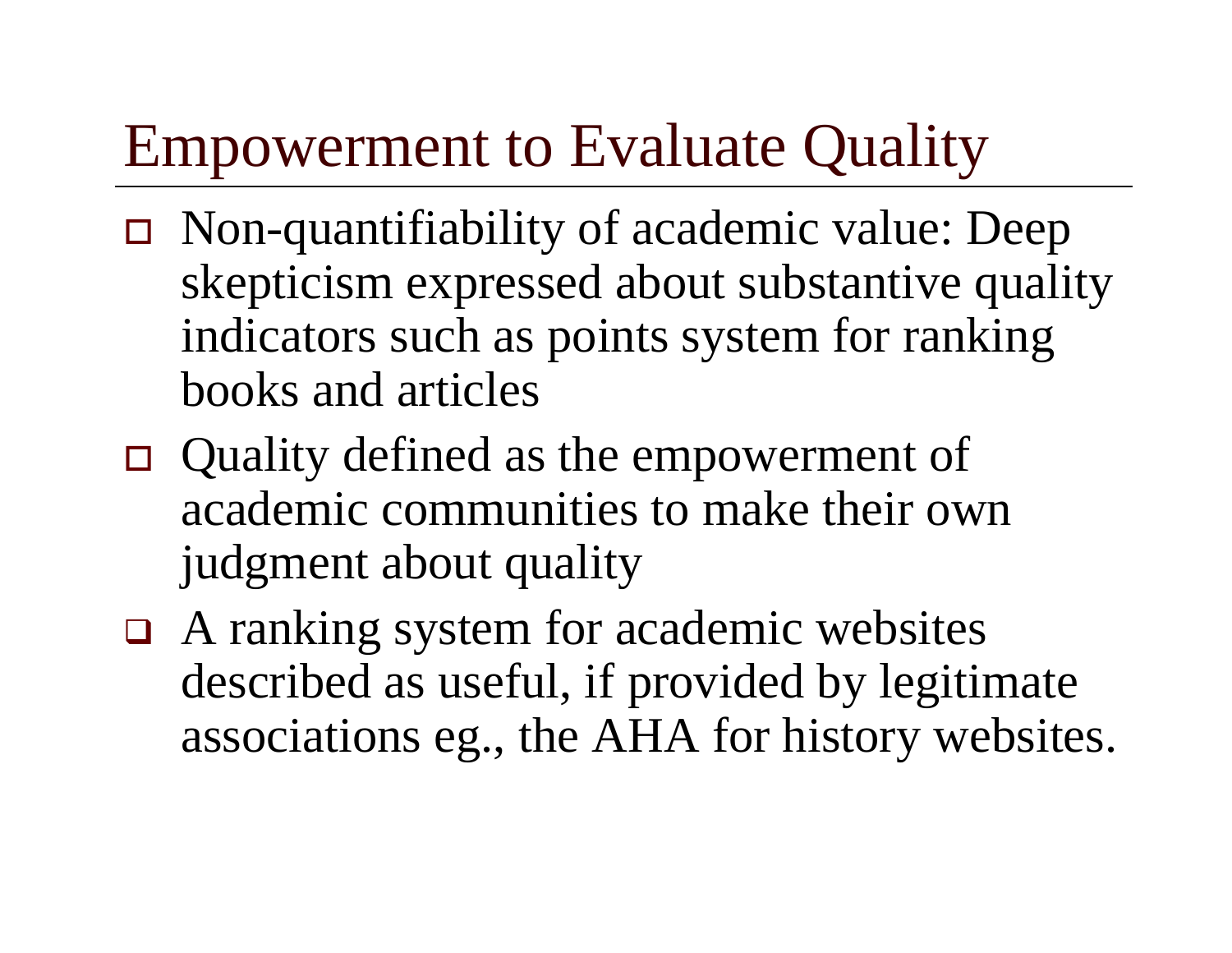## Competing Notions of Quality

- Quality ranking requires balancing competing or contradictory imperatives
- $\Box$  need to find "an equivalent of the academic peer-review process" in terms of credibility
- $\Box$  need to avoid reinforcing "the very conservative base of peer review" while providing access to the broadest range of source materials for research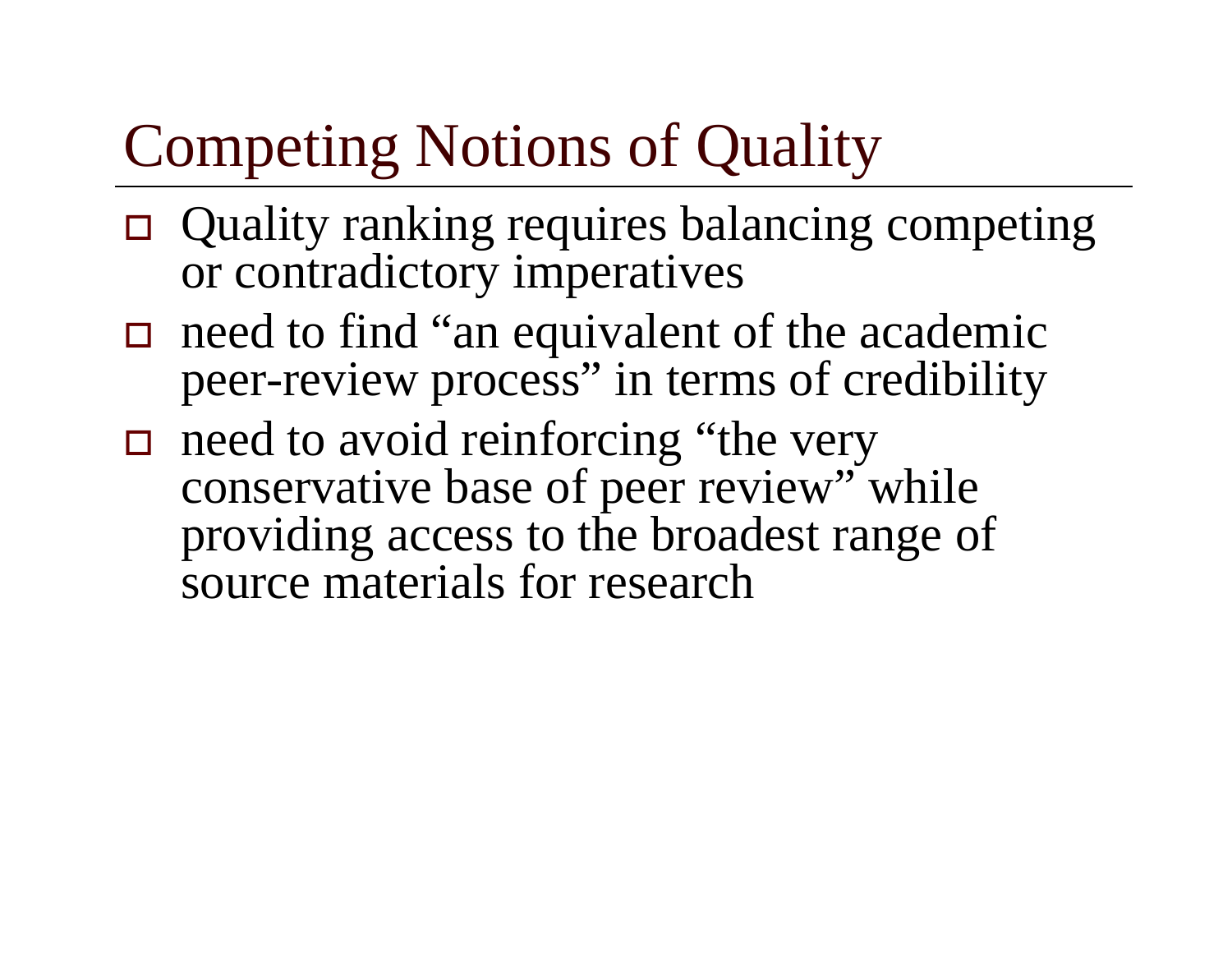### Discipline- and Task-specific Metrics

- Theology: divide records by "secular" and "theological" domains
- $\Box$  Interdisciplinary Studies: metadata on materials such as pamphlets and posters
- $\Box$  Mathematics: Search intelligence to be sensitive to mathematical terminology
- $\Box$  Biology: Identification of laboratory protocols in preliminary research for new methodology
- $\Box$  History, Literature: Archival metadata, full content of archives, and quality of archival holdings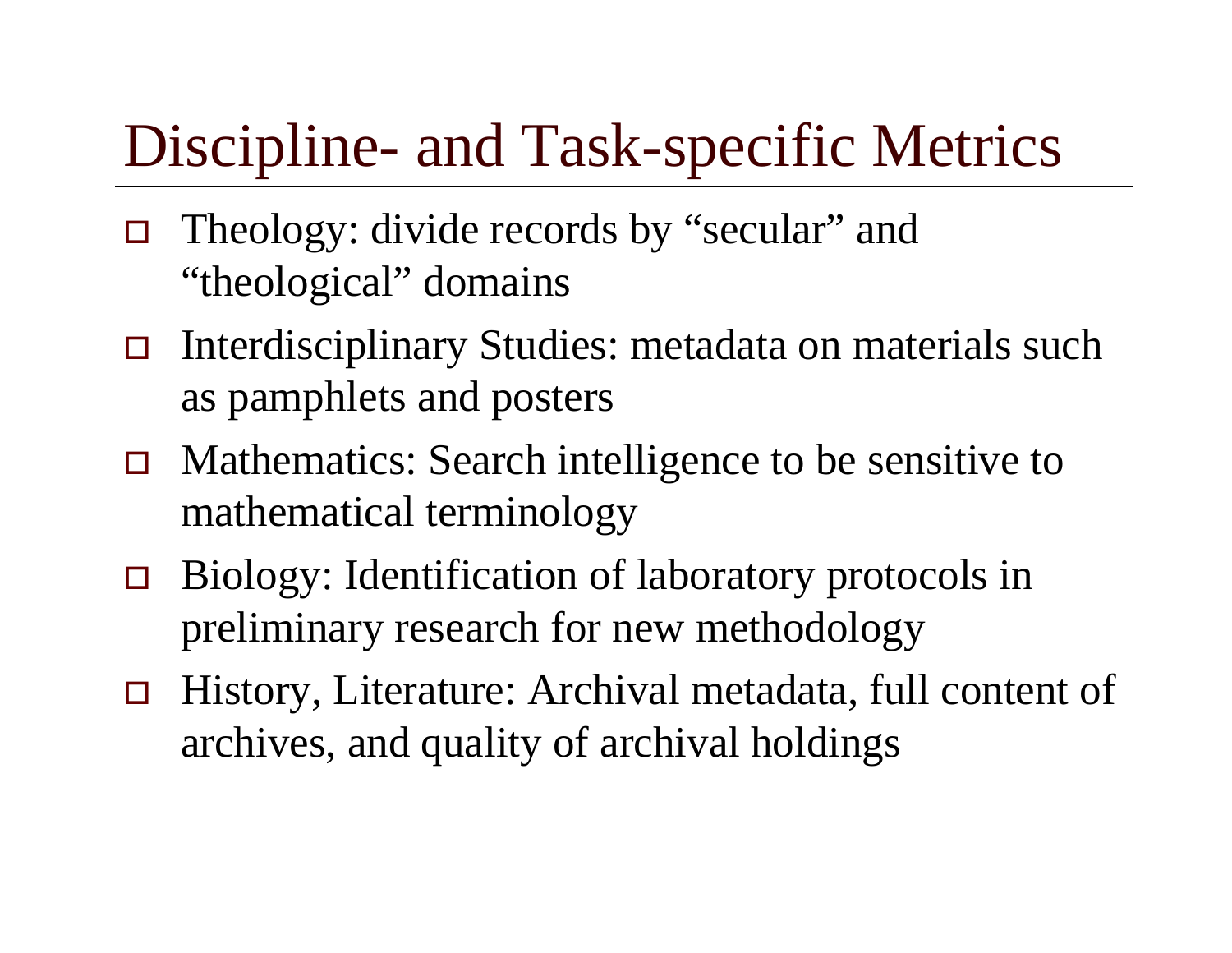## Increased User Options as Quality

- $\Box$  Option to sort full text from summaries etc.
- □ Option to retain 'memory' of search sequence, if trying new options
- □ Concatenate results of same source from multiple access points (eg., one periodical accessible from multiple databases)
- $\Box$  Option to sort results by word length, number of citations (eg., Amazon.com)
- $\Box$  Option to switch sets of metrics midway through search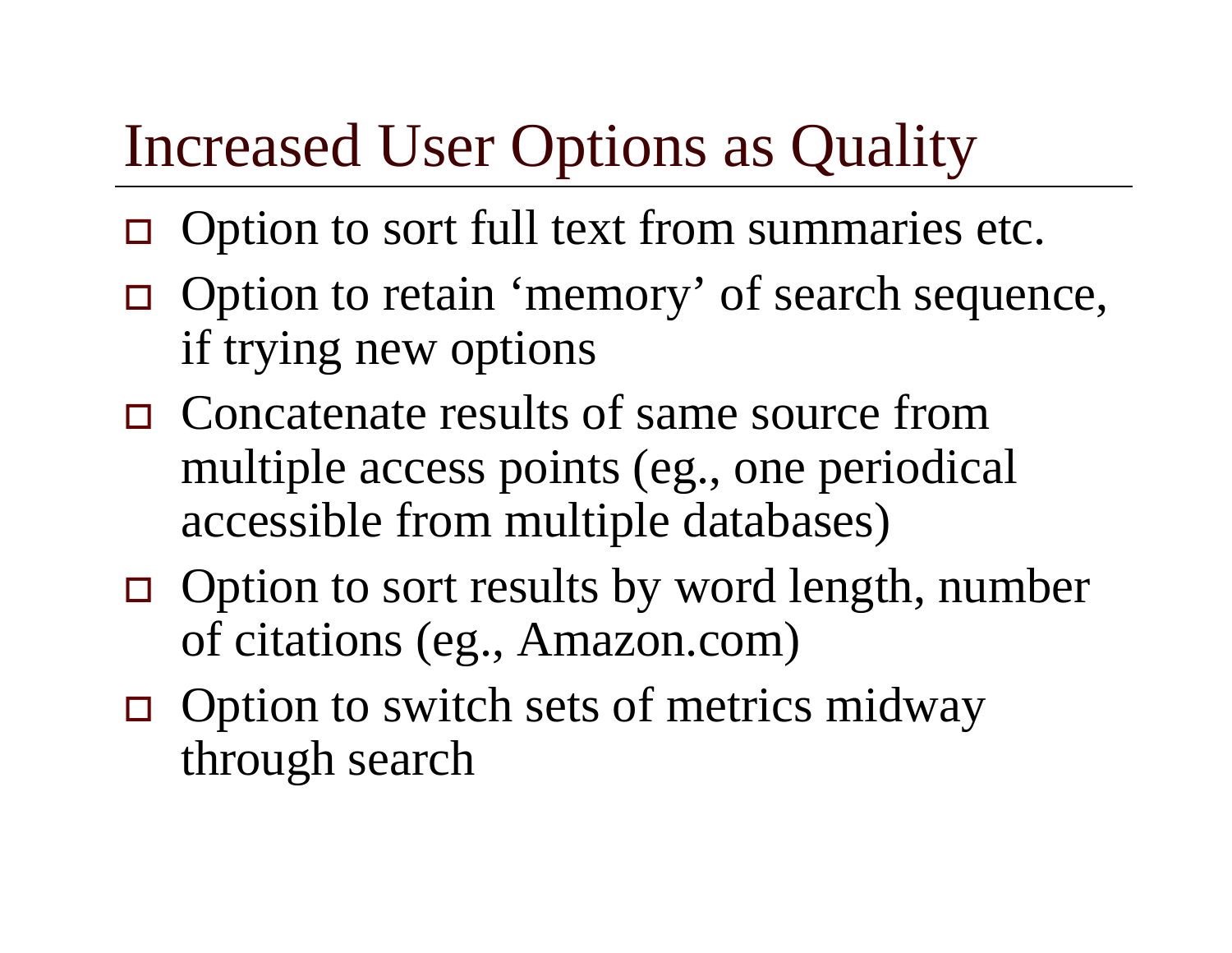## Areas for Developing Quality Metrics

- $\Box$  Digital images
- Archives: collection-level and item-level holdings
- Foreign-language content
- $\Box$ Pamphlets, posters, leaflets: cultural resources
- Websites (not counting online journal databases online etc.)